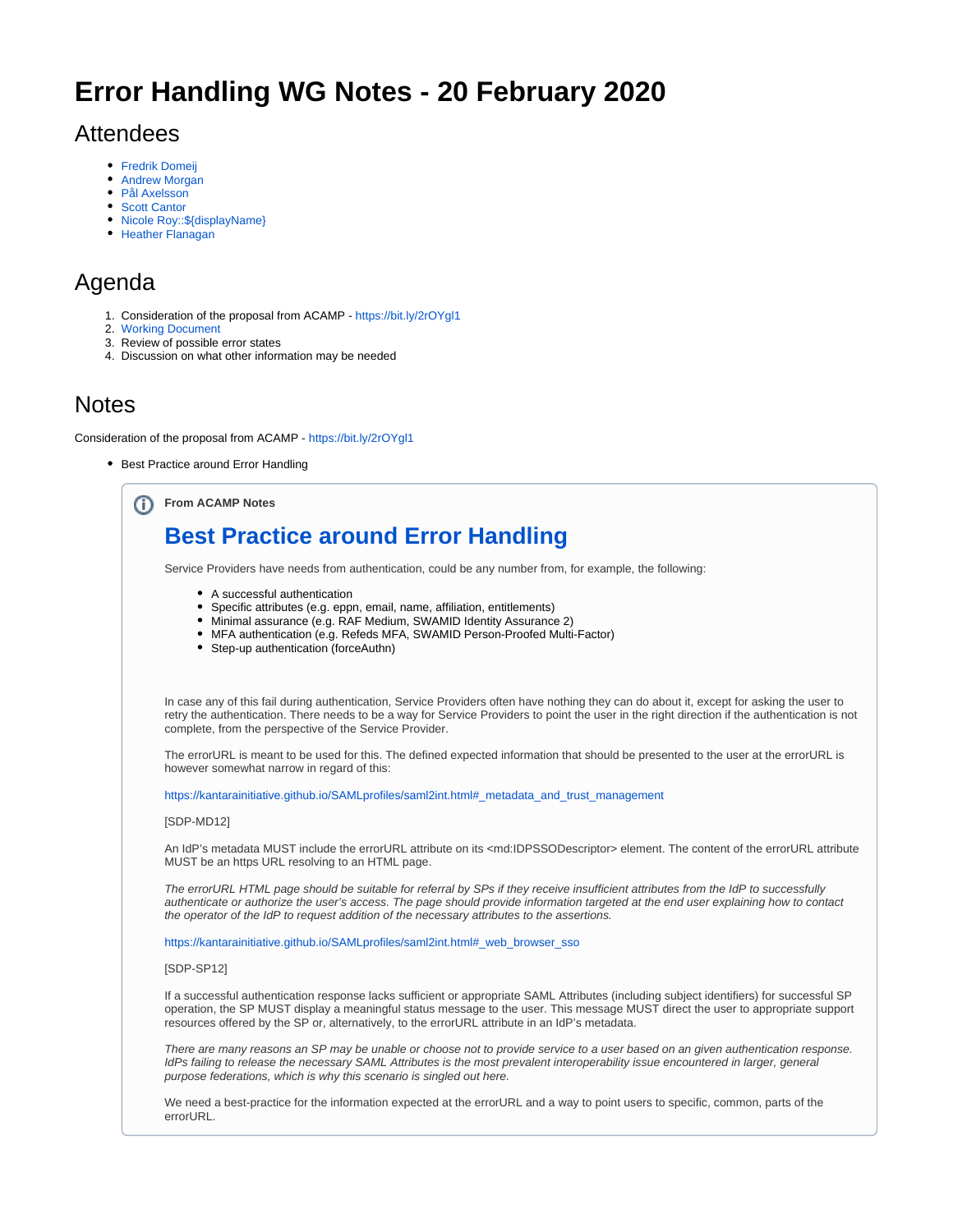- We should not leave errorURL in unless we had more specific language about how to guide people on what to do. The language that's in there now pre-date what was discussed at ACAMP; it was not really modified based on current level of interest.
- One group in the room advocated using a back-channel protocol for error reporting rather than front-channel. What, if anything, would be gained by that? What do we need to know about that possible path forward?
	- It would (probably) be more complicated to do something via back-channel.
	- You can give a lot more information via a back-channel than via a URL, and that's a privacy concern
- The things we could point to in the OIDC protocol as comparison points do not seem appropriate comparisons. Would like to have someone more familiar with OAuth and OIDC to chime in on this.
- Can we focus on what the application can figure out as an error state, that the SP or IdP doesn't actually have to know?
- What happens if an IdP cannot handle an authN context class, and it just returns that info. Encryption signing errors would be another example. SAML has some ways to handle those errors in the protocol, but it's not for the end-user.
	- It's not a problem if we also include conditions that are captured in the protocol which we have status codes for. Let's carve out a condition for the AuthN context issue, such that if the IdP sends the error, if the SP wants to point the user back to the IdP with that information, they can.
- Syntax of errorURL

### **Adapted from ACAMP notes**

### Syntax of errorURL

errorURL is added in the IDPSSODescriptor tag:

<md:IDPSSODescriptor errorURL=["https://www.bth.se/login-problems.html"](https://www.kau.se/faq/inloggningsproblem.html)>

There is only one errorURL per IdP. The ID could be used as a query-string to the errorURL, or more generic, at TAG in the errorURL can be replaced by any of the ID:s in the definitions above. Examples:

UMU: [https://www.servicedesk.umu.se/faq/idp-error.php?error=](https://www.servicedesk.umu.se/faq/idp-error.php?error=SWAMID-SP-ERROR)TAG KAU: [https://www.kau.se/support/idp-error/TAG.html](https://www.kau.se/faq/idp-error/SWAMID-SP-ERROR.html) LIU: [https://www.liu.se/idp-error.html#T](https://www.servicedesk.umu.se/faq/idp-error.html#SWAMID-SP-ERROR)AG BTH: [https://www.bth.se/login-problems.html](https://www.kau.se/faq/inloggningsproblem.html)

I.e. it is up to the IdP to optionally include the TAG in the errorURL. IdP:s are expected to handle unknown (new) TAG values appropriately. TAG includes only [A-Z0-9\_].

For example, if a user has logged in to an SP from KAU and the SP is with missing attributes, it should point the user to the url [https://www.kau.](https://www.kau.se/support/idp-error/MISSING_ATTRIBUTES.html) [se/support/idp-error/MISSING\\_ATTRIBUTES.html](https://www.kau.se/support/idp-error/MISSING_ATTRIBUTES.html)

--

#### Saml-metadata-2.0-os

errorURL [Optional]

Optional URI attribute that specifies a location to direct a user for problem resolution and additional support related to this role.

- --
- MISSING ATTRIBUTES (could be a scope issue)
- AUTHORIZATION FAILURE
- AUTHN\_TOO\_OLD
- REQ\_AUTHN\_CONTEXT
- Are we trying to distinguish (via TAG or some string) between an errorURL that is appropriate to use for an action, versus just a pointer to a page? Alternatively, we could add a flag to the metadata. We could also add several errorURLs for each type of error..
- How would we make this extensible to support future use cases?
- We are not trying to create an exhaustive set
	- A good possible design goal: do not change more than we have to to make this all work
	- What namespace/schema does errorURL come from? It's part of the core SAML metadata schema. Since errorURL is undefined, we still have room to work. They would just be prefixed.
	- This protocol may require a query string.
	- Consensus we'll start with what's described in the ACAMP document

### Additional fields that will be required

• Transaction ID